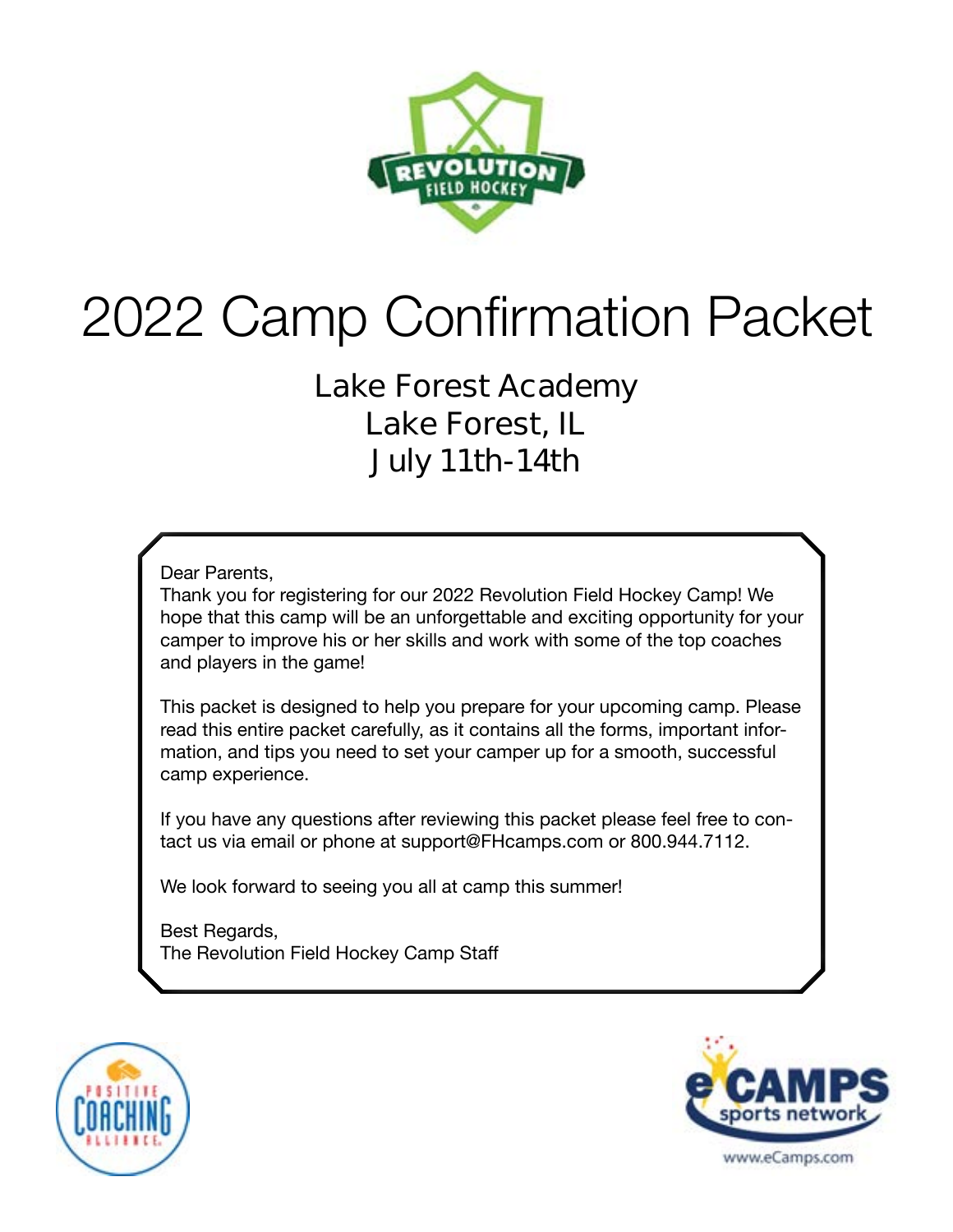### **2022 Revolution Field Hockey Camp**



#### Our Mission

The Revolution Field Hockey Camps were developed to provide young athletes with the opportunity to become better field hockey players by providing instruction from the top coaches in a positive and fun atmosphere.

#### Health and Safety

We want to ensure your child a safe and positive environment during their time at camp. Campers are expected to abide by the camp rules and live by our core values. Drugs, alcohol and tobacco products are strictly forbidden and constitute, along with general misconduct, grounds for dismissal from camp without a refund.

#### Cancellation Policy

#### Final Payment

**EXCELLENCE** – We inspire our campers by providing an unforgettable experience that is the result of a dedicated staff, a progressive instructional curriculum and superior customer service.

*FUN –* We create lasting memories and friendships at camp by surrounding the campers with a passionate camp staff and a creative daily schedule that fosters meaningful interaction with all campers. We always remember that after all, this is camp!

#### Core Values

**IMPROVEMENT** – We provide a unique opportunity for campers to improve their game through personal attention, setting goals and an energetic staff that is committed to the individual development of each camper.

**SAFETY** – We promote a safe and healthy camp environment by providing a responsible staff that supervises all camp activities and who are trained to be role models for our campers both on and off the field.

**SPORTSMANSHIP –** We practice teamwork through leadership opportunities that lead to on-field lessons of integrity, honesty and mutual encouragement.

Final Payments are due in our office by May 15th. Any camper with a remaining balance will be prohibited from checking into camp. We do not accept final payments at camp. Final payments can be paid via mail, over the phone, or through your online account. If you are unsure about your balance, please call us at 800.944.7112

Any Camper who must cancel their registration more than fifteen (15) days prior to the Camp start date will receive a voucher equal to the full amount of Camp tuition already paid which may be used toward any program or camp offered by eCamps. If a Camper must cancel their registration fourteen (14) days or fewer prior to the start of Camp, eCamps will issue Camper or Parent a voucher equal to 50% of the Camp tuition, which may be used toward any program or camp offered by eCamps. Vouchers are valid for any eCamps program within the same or next calendar year and are also transferable to another family member. Camp vouchers are not extended to Campers who leave Camp after the start of a session. The \$25 registration fee is non-refundable. *Cash refunds are not offered under any circumstances.*

## **2022 Revolution Field Hockey Camp**

#### *Don't Forget to Tell Your Friends!*

Camp can be even more fun with a friend. Space is still available, so remember to tell your teammates to check out this session at FHcamps.com!



#### CHECK-OUT

#### EXTENDED DAY CAMPERS

#### KEY DEPOSIT

#### HEALTH FORMS

Campers will check out at 12pm at the check-in location. Parents are encourged to attend the morning session of games on the last day starting at 9am! Check-out will occur immediately after the closing ceremony.

Beyond the first day, you should plan on arriving dressed and ready to play at 8:15am. Extended day campers can be dropped off directly at the field (located behind building #26 on campus map) Pick up will be at 8:30pm the after the evening session. Lunch and dinner are included.

The school requires a key deposit of \$100 per overnight camper. Please bring a check made out to "Revolution Field Hockey Camps". The check will be returned to you at checkout when your camper's key is turned in.

Every camper must have the attached health history and release form filled out in order to attend camp. This form should be brought to camp and handed in at check in- **please do not mail ahead**.

#### COVID - [OVERNIGHT CAMP PROCEDURES & PROTOCOLS](https://laxcamps.com/wp-content/uploads/COVID-19-eCamps-Sports-Network-Guidlines-Overnight-Camp.pdf) *PROOF OF COVID-19 VACCINATION OR NEGATIVE TEST 72 HOURS PRIOR TO THE START OF CAMP IS REQUIRED TO ATTEND THIS CAMP*

\*A physician's signiture is required on this form ONLY if you are attending a camp in CT, MA or NY. An attached physicians signed physical form from within two years will suffice. Camps in CT require the 'Administration of Medication' form for any medication brought to camp--this form can be found on FHCamps.com

#### CHECK-IN

Check in on the first day of camp will be between 12-1pm at Ferry Hall (#16 on campus map). Dinner will be the first meal served. All campers should arrive dressed and ready for their first session. *Check-in will take place at Ferry Hall.*